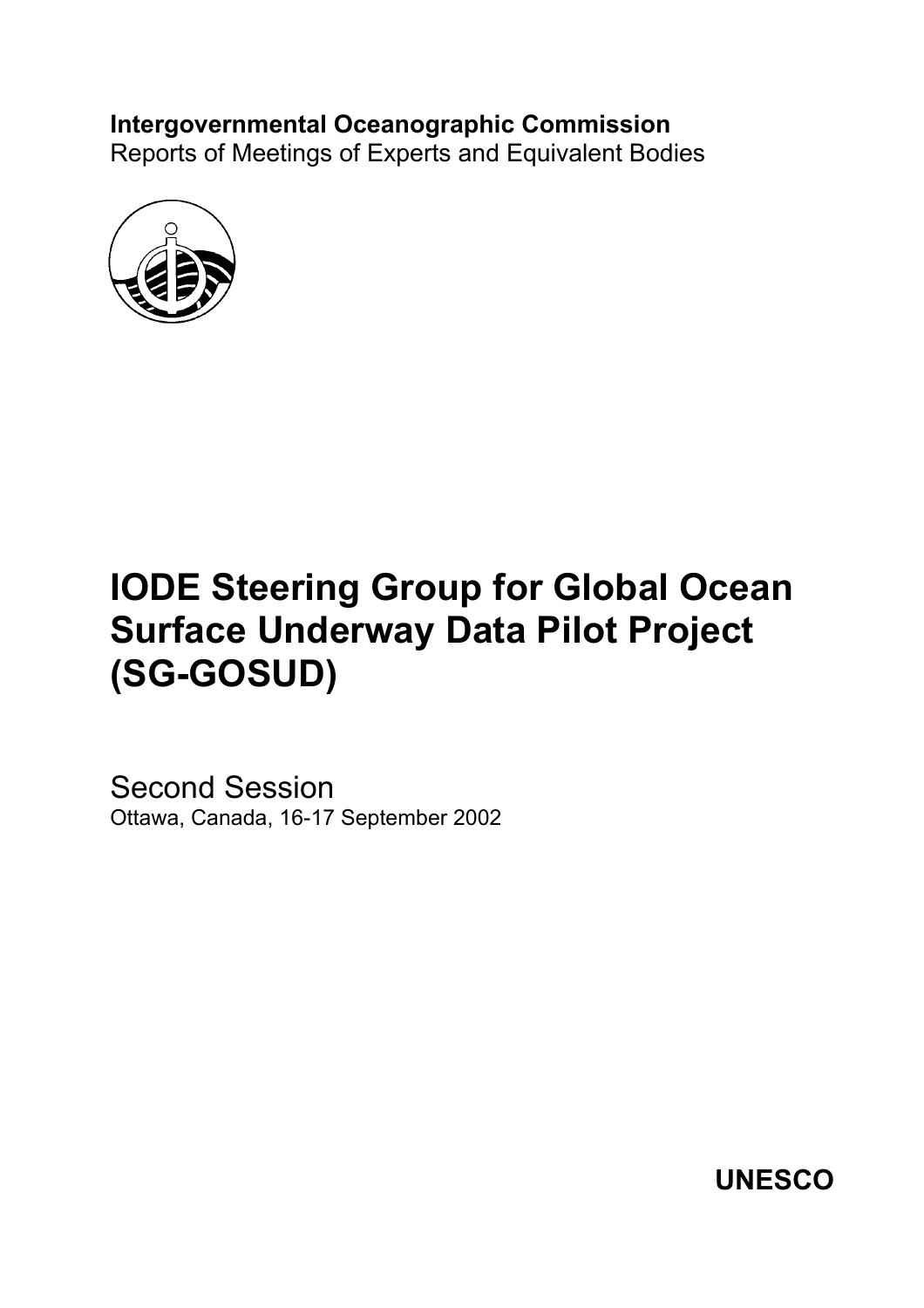IOC/IODE-SG-GOSUD-II Paris, 18 September 2002 English only

#### Abstract

The second session of the IODE Steering Group for Global Ocean Surface Underway Data (formerly Underway Sea Surface Salinity Data) Pilot Project was held at the Marine Environmental Data Service (MEDS), Department of Fisheries and Oceans, Ottawa, Canada from 16-17 September 2002. During its Second Session the Steering Group reviewed the draft project plan. The three Working Groups - (i) Products, (ii) Transfer, processing and archiving and (iii) Data Collection - outlined their input to the project. The draft working group reports will be completed by March 2003 and presented at IODE-XVII. Two mailing lists for the project have been established to provide improved communication within the Group.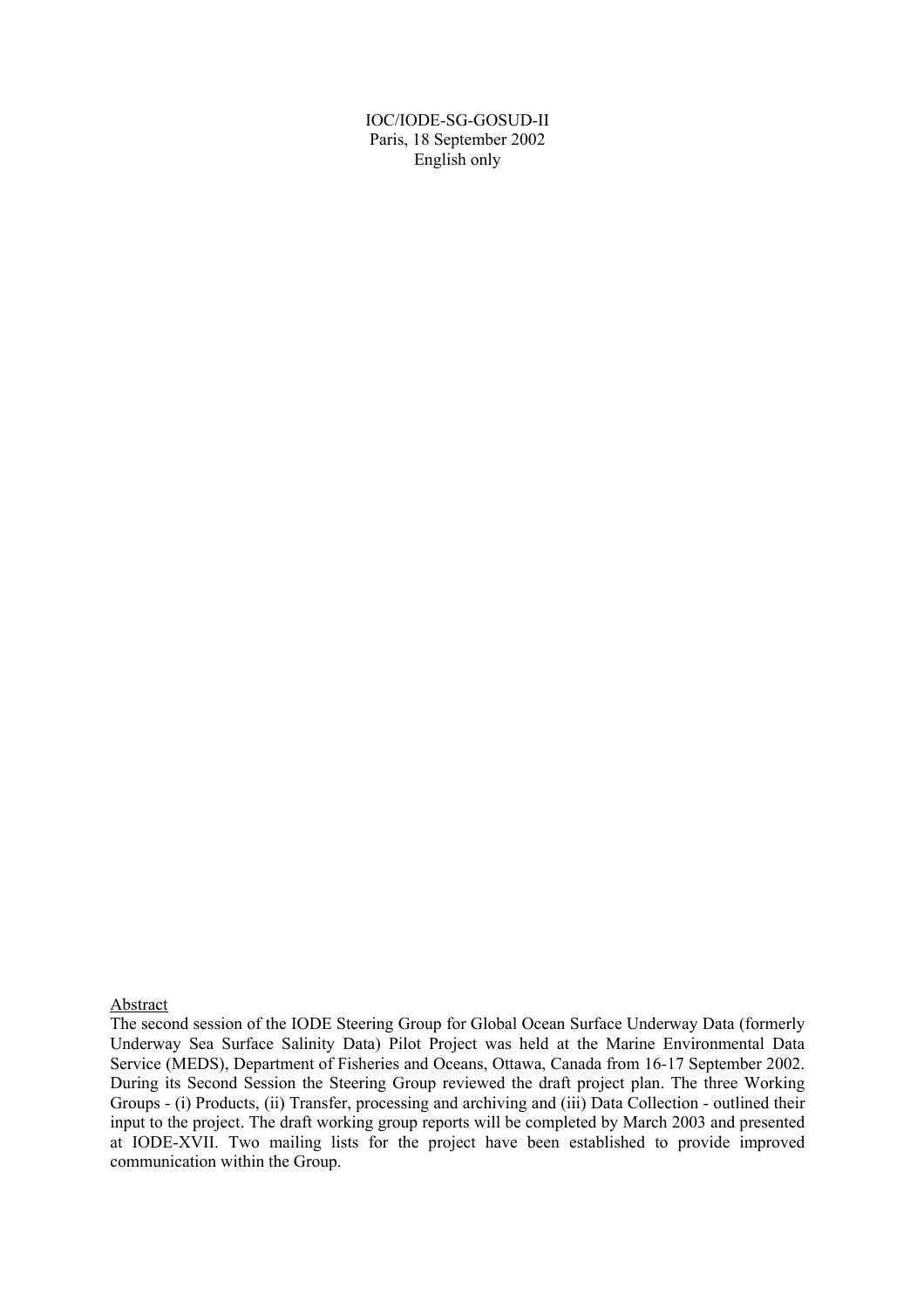# **Table of Contents**

# Page

# **ANNEXES**

I: AGENDA **II: LIST OF PARTICIPANTS**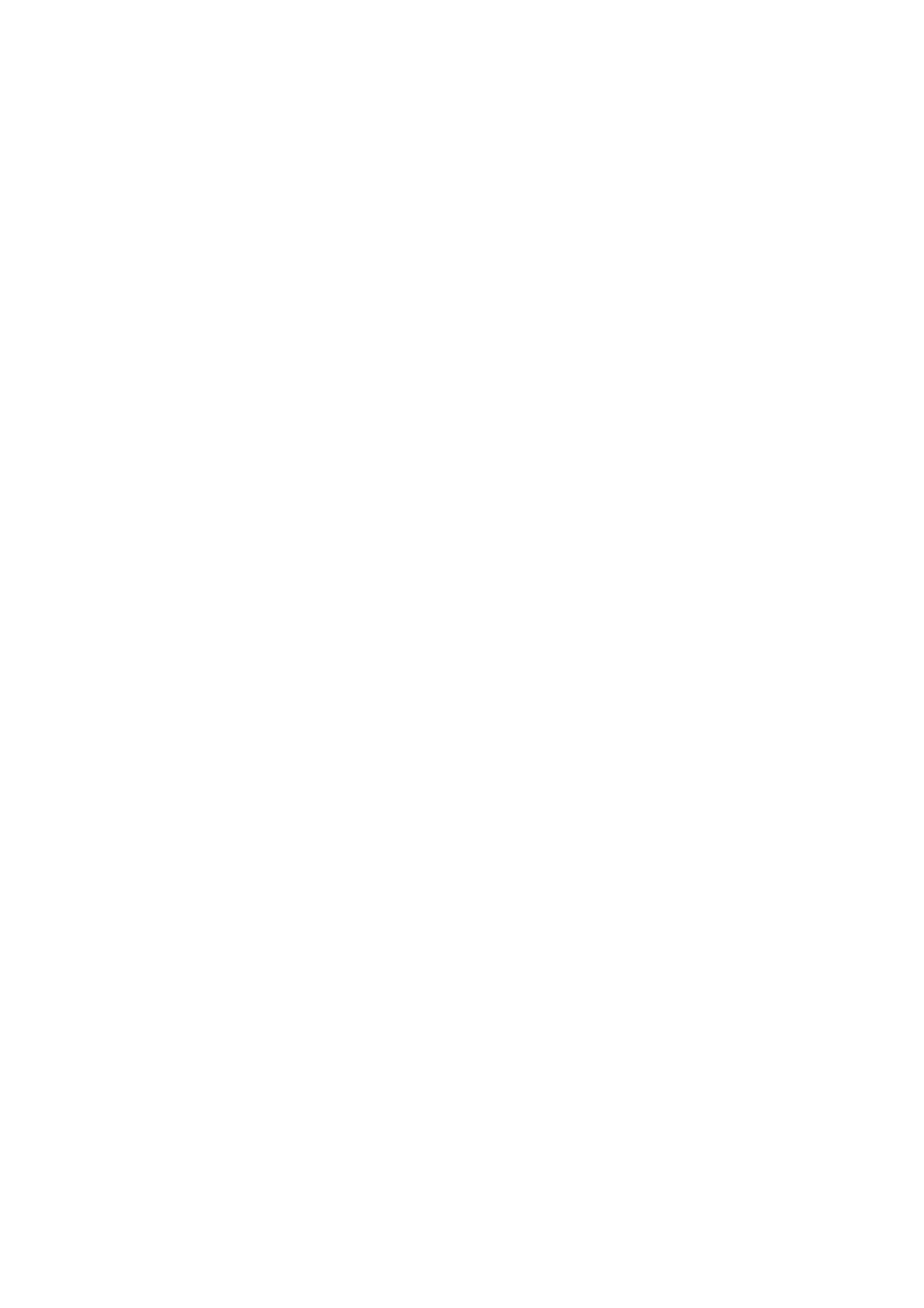# **1. Introduction**

The Session was opened on Monday, 16 September 20021 at 09:00 at the Marine Environmental Data Service (MEDS), Department of Fisheries and Oceans, Ottawa, Canada by Savi Narayanan, Director of MEDS. Dr Narayanan recalled the recommendation from IODE-XVI establishing the Underway Sea Surface Salinity Data Archiving Pilot Project and looked forward to the results of the integration of underway datasets to provide data and products to scientists. As host of the meeting, Bob Keeley, MEDS, welcomed the participants to the meeting.

# **2. Recent Developments**

Bob Keeley summarized the work and progress since the last meeting. Of interest were the following points.

- He noted that there had been interest expressed by the Japanese (JODC) even though they were unable to attend this meeting. They asked that the project include them in any distribution of information or reports.
- The GODAE has keen interest in SST data to help calibrate the satellite data coming to the project. The Underway Project will be well placed to help provide the data.
- Both NASA and ESA are working on a sensor enabling salinity estimates from satellites. The data derived from this project will be extremely valuable in calibration of these data.
- The Ship Observations Team (SOT) of JCOMM held a meeting in February, 2002 at which representatives of the VOS (Volunteer Observing Ships), ASAP (Automated Shipboard Aerological Programme) and SOOP (Ship Of Opportunity Programme) attended. They agreed to work towards combining the data from these different programmes into a unified view. Since underway data are collected in these programmes, there is some overlap in the goals expressed at that meeting at what we are trying to do. It therefore is necessary to work in cooperation with these other programmes.
- Both at JCOMM-1 and the SOT meeting, interest was expressed in the Underway Project being able to deal with  $pCO_2$  data. This was also expressed by OOPC (Ocean Observations Panel on Climate).
- The Coastal Ocean Observations Panel (COOP) is interested in the thermosalinograph (TSG) data that will be collected.

Keeley commented that in addition to the above comments, this project should design a data system that can handle any variable collected in an underway sampling (e.g. oxygen, fluorescence, etc.) and not just the short list we currently had available. He emphasized that the project needed to consider the important metadata to keep, and how to deal with the historical data. Included in the project planning had to be clear definitions of what constituted "surface" and "underway" data, setting standards for spatial and temporal scales of sampling and archiving and, data formats. Finally he recalled that the previous meeting had expressed some preferences for certain solutions for the data system. These would be discussed and refined at this meeting and would be incorporated into the draft Project Plan which would be written based on decisions taken here.

# **3. Review Draft Project Plan**

This agenda item formed the main content of the meeting. In the preliminary discussions a few points of interest were noted.

- JCOMM has an Electronic Products Bulletin which allows users to see products from a variety of sources. The Underway Project should be sure that whatever products it produces are submitted / made available to this electronic publication.
- It was suggested that the Underway Project should have a document that can answer basic questions about the project, a Frequently Asked Questions, (FAQ) document and would be made available on the GOSUD web site. IFREMER is hosting this site at http://www.ifremer.fr/sismer/program/gosud
- Information about the project should be posted at the IODE web site.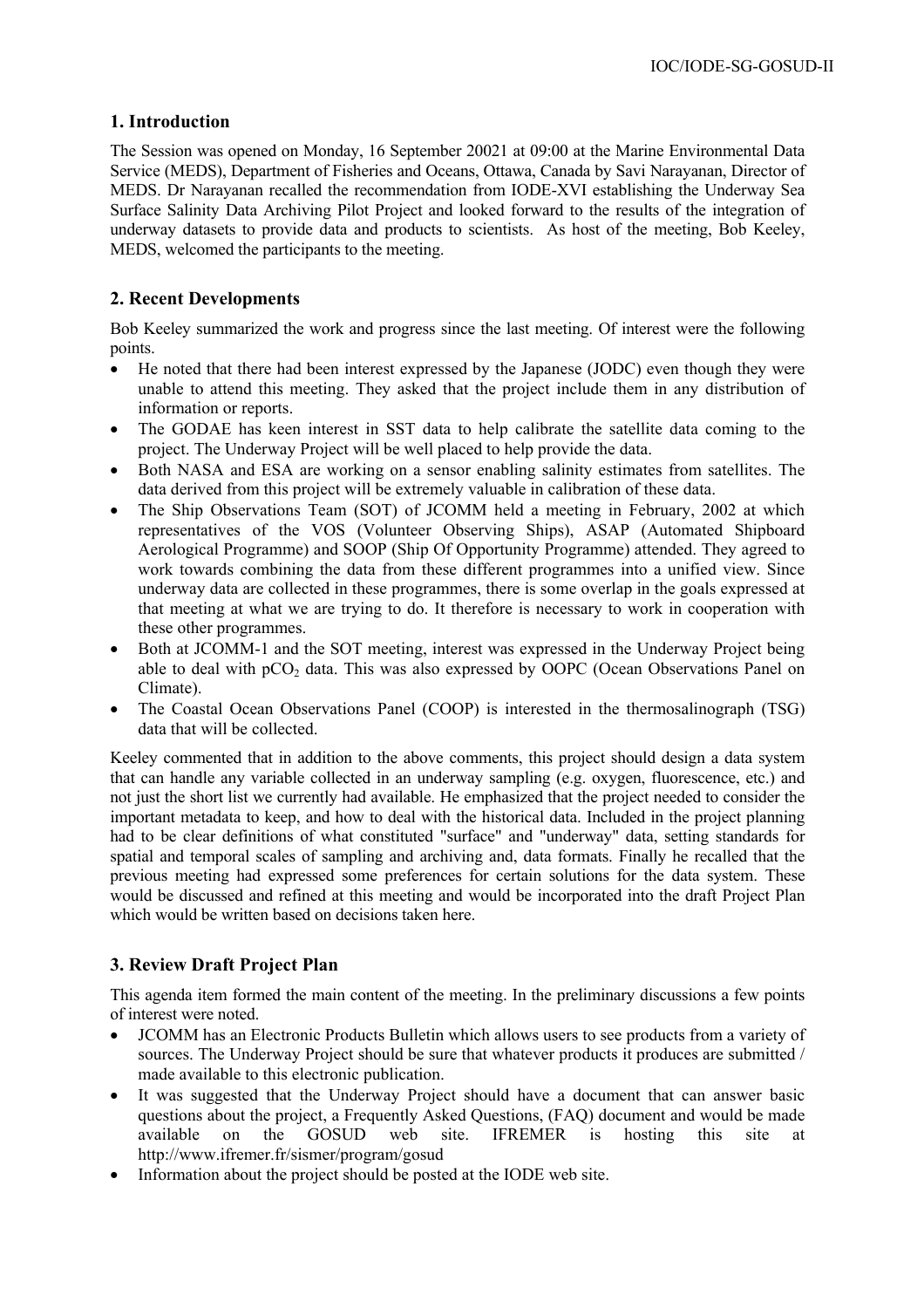- A new name is needed for the project that clearly and succinctly expresses the intent of the project.
- It is important to have the draft Project Plan written and delivered to the upcoming IODE meeting in March, 2003 in order to solicit participants and to explain what the project needed them to do to help.
- The project plan should include training material in both data management and instrument installation and maintenance.
- Participants in the Project will fund their own participation or may make whatever bilateral funding arrangements with other participants as is mutually agreeable.

## 3.1 Products

Yeun-Ho Chong outlined the AOML project objectives in the Caribbean Sea. They intend to use regional scale correlations between  $T$ , S and  $pCO<sub>2</sub>$  to formulate algorithms needed to check data quality. She also noted that some commercial cruise liners are collecting salinity and other data and that these could also be a data source for the project. She showed some sample products where cruise tracks were coloured by the value of the temperature or salinity measured. These looked to be both useful products for the project as well as being of some value in data quality control.

Catherine Maillard described products derived from TSG. These can be placed into three categories; data related products, network related products and science related products.

The requirements for data related products include:

*A display of data quality*. Time series of SST and SSS from a TSG can be compared to similar time series derived along the ship's track from climatologies (e.g., Levitus). Dramatic departures from average conditions (the magnitude to be defined) can sound a alarm. The alarm triggers an operator's inspection of the observations to determine if the anomalies are real or instrumental.

*A display of coverage and the present state of SST and SSS fields relative to a long term mean.*  Monthly updated maps of TSG observations with the ship tracks colour coded for anomalies relative to climatologies.

Existing data products include:

| <b>Source</b>       | <b>Products: Ship track Maps</b> | Coverage                        |
|---------------------|----------------------------------|---------------------------------|
| <b>MEDS</b>         | Monthly maps                     | 1999; Global                    |
| <b>ICES</b>         | Decadal maps of underway data    | 1900; water samples and TSG;    |
|                     | collected since the early 1900s  | North Atlantic                  |
| IRD/Brest/          | WOCE TSG ship tracks             | 1900; Atlantic, Indian, Pacific |
| <b>WOCE SSS DAC</b> |                                  |                                 |
| <b>IRD/NOUMEA</b>   | Yearly maps                      | 1990, Tropical Pacific          |

The requirements for network related products include:

*Spatial coverage.* The software developed by Dean Roemmich, SIO, or others that shows spatial coverage of Argo floats might be adapted to Underway data.

Existing network products include:

| <b>Source</b>                                            | Product                                       |                                 |
|----------------------------------------------------------|-----------------------------------------------|---------------------------------|
| IRD/Noumea<br>List of selected voluntary observing ships |                                               |                                 |
|                                                          | Number of measurements per month (world wide) |                                 |
| IRD/Brest                                                | Repeated lines tracks and                     | Starting in 1993; from ships of |
|                                                          | annual number of data in the                  | opportunity                     |
|                                                          | Atlantic                                      |                                 |

The requirements for science related products include: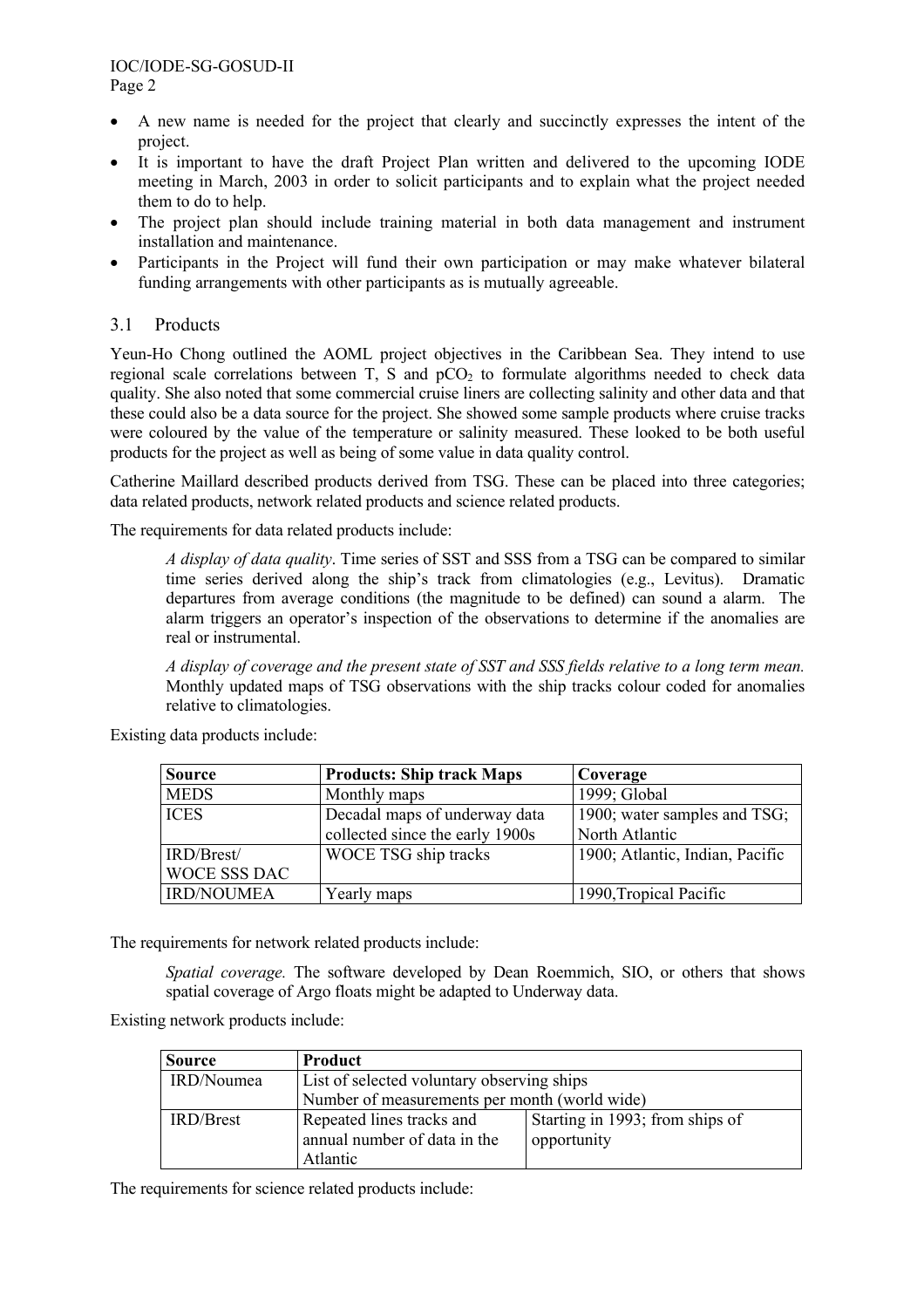*Time series of SST and SSS along repeated transects.* When specific transects have been occupied for several years, long-term mean, monthly means, standard deviation and timedistance along line plots can be generated to document the mean situation and to indicate how SSS and SST have changed with respect to time.

*Comparisons of TSG observations with similar analysis fields used to initialise climate forecast models.* It is envisioned that SSS data from TSGs will be used to initialise climate forecast models. Although the data are not independent from the model fields, differences are expected because of inadequacies in the analysis procedures and/or the instrumentation. Comparisons of the two data sets are thus useful to identify and correct the sources of differences whether in the models or in the measurements.

*Comparisons of TSG data with remotely sensed SST and future SSS fields.* As is the case for model initialisation, it is expected that the data from TSG will be used to calibrate satellite SST and SSS measurements. Differences can be studied to identify remotely-sensed data and calibration problems.

*Results from statistical analyses of TSG data.* SST and SSS data along TSG lines can be analysed to determine the dominant time and space scales of variability. The resulting scales can then be used to refine sampling strategy and improve the mapping of these fields.

*Identification of dramatic changes of SST and/or SSS.* Large changes in SST or SSS may indicate phase changes in climatically important ocean signals. Products to identify such changes relative to historical changes should be developed.

| <b>Source</b>        | Product                                                  | Coverage                  |
|----------------------|----------------------------------------------------------|---------------------------|
| US NODC              | WOA2001 Observed                                         | Global                    |
| <b>US NODC</b>       | Yearly and Pentadal Anomalies from                       | Global                    |
|                      | WOA98 as numerical fields                                |                           |
| $IRD/Brest \&$       | <b>CD-ROM "WOCE Sea Surface</b>                          | Global                    |
| <b>IFREMER/Brest</b> | Salinity"                                                |                           |
| <b>JODC</b>          | Monthly Statistics of salinity in 1x1                    | West Pacific              |
|                      | degree squares                                           |                           |
| IRD/Noumea           | CD-ROM "Three Decades of In                              | Tropical                  |
|                      | Situ Sea Surface Salinity                                | Pacific Ocean,            |
|                      | Measurements                                             | 1969-2000                 |
| IRD/Noumea           | Gridded Values ( $2^{\circ}$ latitude by $10^{\circ}$ ), | 1969-95                   |
|                      | Means by Month and Year and                              | Tropical Pacific Ocean    |
|                      | Climatology                                              |                           |
| <b>IRD/Brest</b>     | Monthly climatology of SSS in 1x1                        | Tropical Atlantic (20°S - |
|                      | degree squares                                           | $35^{\circ}$ N)           |
| <b>IRD/Brest</b>     | Monthly climatology of SSS in 1x1                        | Indian Ocean              |
|                      | degree squares                                           |                           |

Existing science products include:

There was a broad ranging discussion on the topic with the following points being made.

There are known problems with the Levitus climatology but plotting anomalies is an interesting and worthwhile activity. It may be that monthly means rather than long term means are more useful.

We do not yet know what are the relevant space and time scales for surface, underway observations. Once we better determine the scales, these can feed back to determining the optimum sampling strategy. However, we would need to start with some recommendation and the recommendation was for 100-200 km and 10-30 days, recognizing that these scales are regionally variable.

- There is a preliminary web site for surface underway data at IFREMER.
- ICES now has web pages of all surface data (underway, CTD, etc.)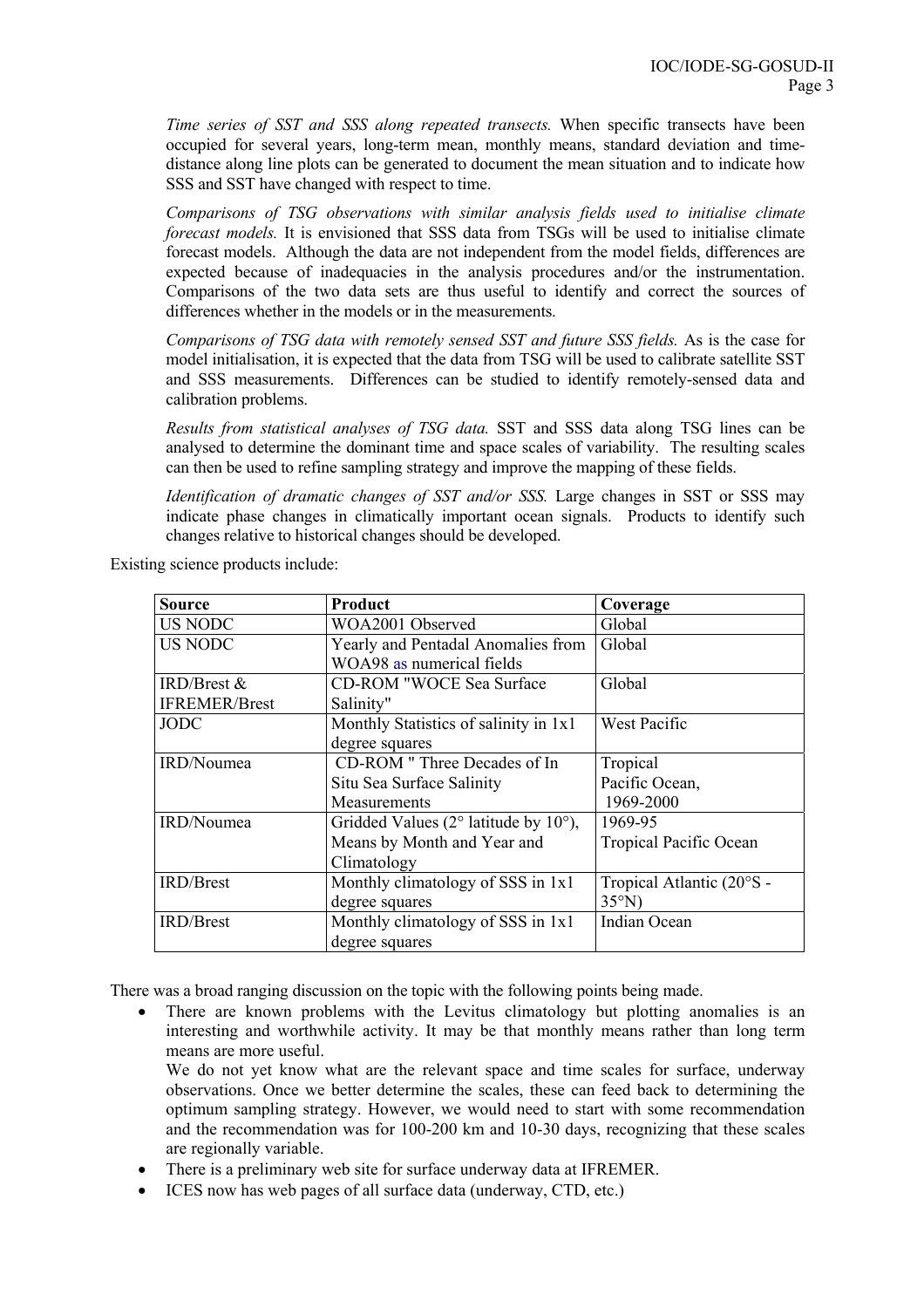#### IOC/IODE-SG-GOSUD-II Page 4

- Using data sent over the GTS in real-time is a good way to check the quality and notify ships of problems.
- Gilles Reverdin is involved with the CAVASOO project and he can help make the connection between TSG and  $pCO<sub>2</sub>$  data and products.
- Lesley noted that the UK has 4 ships with a variety of observations + TSG. Also research ships, and some ferry routes in planning will have installed TSGs.
- China has no TSG data yet but plan to develop.
- A discussion of products also includes the data.
- Data collected in inlets or fiords should not be mixed with the open ocean or even coastal observations when computing averages.
- The project should handle data from a variety of instruments
- The project will seek to partner with the scientific community and work with them to define the scientific products.

A summary of the conclusions reached included the following points

- It was decided that it was necessary to operate in spatial and time scales of the order of 100-200 km and 10-30 days. The appropriate accuracies for the two scales have yet to be set, but will be in cooperation with scientific partners.
- The project should clearly inform clients that they should not expect an accuracy better than 0.02 psu for sss.
- The Project must approach all who currently generate surface products from TSGs and ask if they are interested to issue a similar product at these scales and label it as part of this Project.
- The Project must encourage all participants to issue products as they are able, to label as part of this Project and to get a real mix for evaluation later.
- The Project must ask that some statement accompany products to define what data contributed (i.e. definition of what is surface, accuracy, etc.)
- An objective of the Project is to integrate all surface data from both this project archives and other archives with surface values.
- The Project must connect to other projects i.e. it would be desirable to approach those with other variables to become part of project. Cooperation with other projects may be through inviting representatives to sit on the Steering Group of this project.
- The Project must have a product that shows the high resolution available as a complement to the broad scale sampling of projects such as Argo.
- The Project must write a Project Plan with the list of products that we feel are missing. For example, we need a product that can help identify observations that are in error in order to notify ships so that data problems can be corrected as soon as possible.
- The Project must have a list of publications that discuss the analysis of the data.
- The Project web site will have the Project Plan, list of participants, links to products, data, documentation generated, Project logo, etc. Coriolis volunteered to host the site.
- The Project will strive to have a suite of products to be represented at the meeting discussing the future of the JCOMM Electronic Products Bulletin.

# 3.2 Transfer, processing and archiving

Loic Petit de la Villeon reported on IFREMER/IRD data contributions in 2002. TSG data collected from French research vessels are disseminated on the GTS after real time quality control. A quality control tool has been developed and needs to be improved for web dissemination and for delayed mode purposes. No data are disseminated via the internet in delayed mode. IFREMER has five research vessels equipped with TSG. Data processing consists of merging the T and S data. No averaging is made and new data are calibrated every six months.

Harry Dooley reported on recent work on TSG data in support of the Steering Group, which included a large TSG dataset acquired from two research vessels, Scotia and Clupea of the Marine Laboratory, Aberdeen, UK.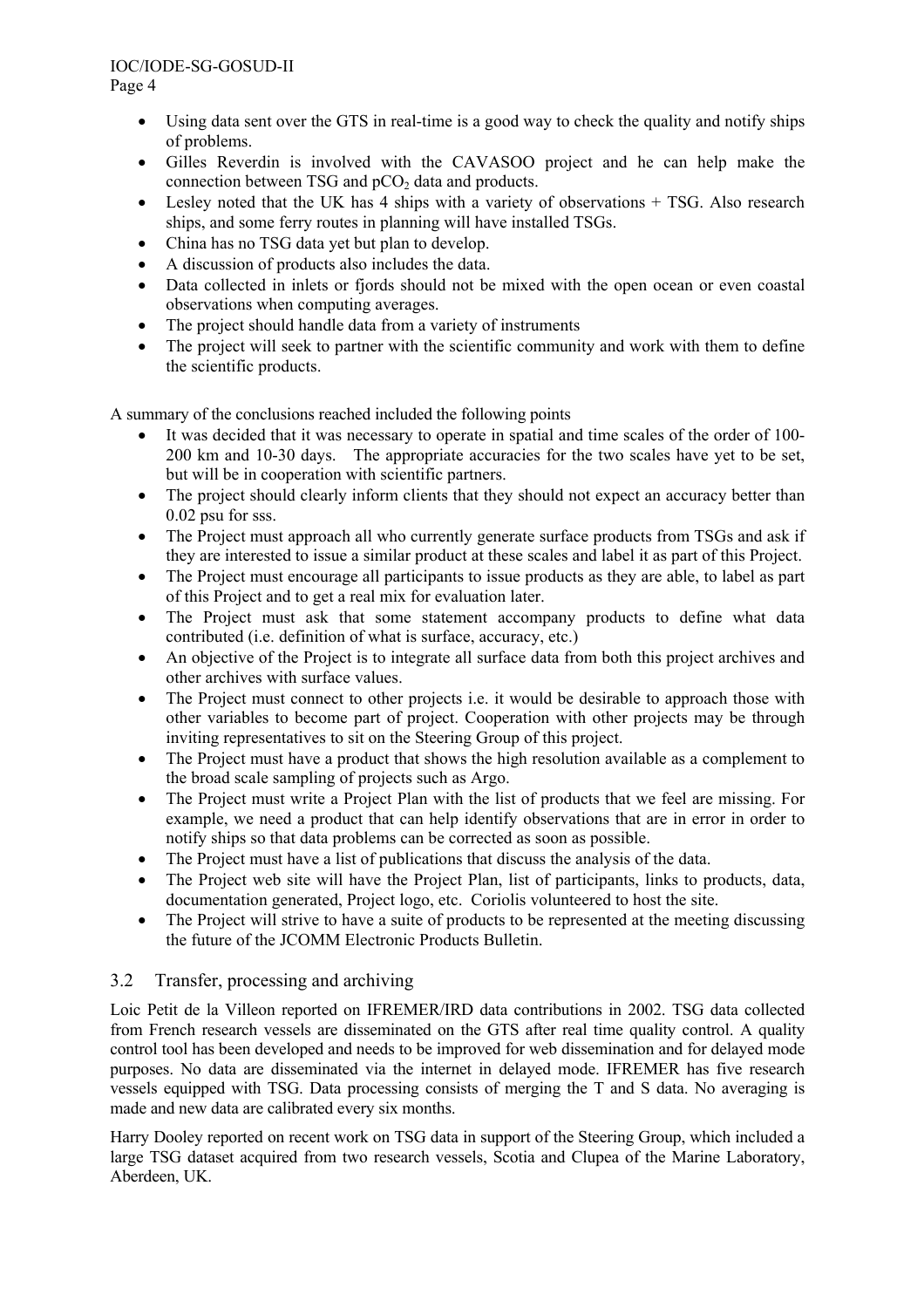Yeun-ho Chong from AOML reported that her group was developing QC software and learning how to use climatologies effectively.

 A report was provided on historical sea surface salinity data in RIHMI-WDC-B. A total of 221 cruises were identified, most of them have been submitted in manuscript form to the RIHMI-WDC by foreign countries in the framework of international data exchange. Former Soviet Union vessels collected data from 23 cruises. All data refer to underway bucket measurements only. A total of 54,282 sea surface salinity observations were made from 1908 to 1988, most of which were made in the 1960s. The spatial distribution of stations is concentrated in the North Sea, in the northeastern Atlantic, around Nova Scotia, and to the east of Australia. The Russian observations are mainly situated in the Barents, Black, Azov and Caspian Seas.

Thierry Delcroix described the IRD-Noumea procedures for delayed mode QC. They consist of 7 test procedures involving visual inspection with nearby data, comparison with climatology (monthly mean and standard deviation), consideration of simultaneous bottle samples and/or ctd measurements, and utilization of pre/post calibration coefficients provided by the manufacturer. He also recommended using a local climatology rather than, or together with, that from Levitus.

Archive. There is a requirement to define a common data format for exchange within the project. The following possible items were identified for the Project format.

For each dataset:

- dataset ID : unique tag attributed when the data set enters SSS network
- platform ID (WMO code)
- organization
- contact person : person in charge of the line if VOS / PI in the case of research vessel
- data centre : centre which processed the data
- date of last update of the data set
- positioning system
- positioning accuracy
- list of available parameters (GF3/IOC code)
- list of collected parameters (GF3/IOC code)
- parameter dictionary used
- measurements description, including the units
- technical parameters:
	- o positioning system
	- o positioning accuracy

For each parameter:

- sampling method description
- data processing level
- list of instruments and sensors
- calibration equation
- technical parameter values
	- o time lag
	- o depth of water intake

For each measurement:

- date and time (UTC) YYYYMMDDHHMMSS
- latitude (as decimal degrees)
- longitude (as decimal degrees)
- position QC flag?
- measurement · best value
- raw value
- $\bullet$  OC

Calibration samples:

• all samples from the platform used for calibration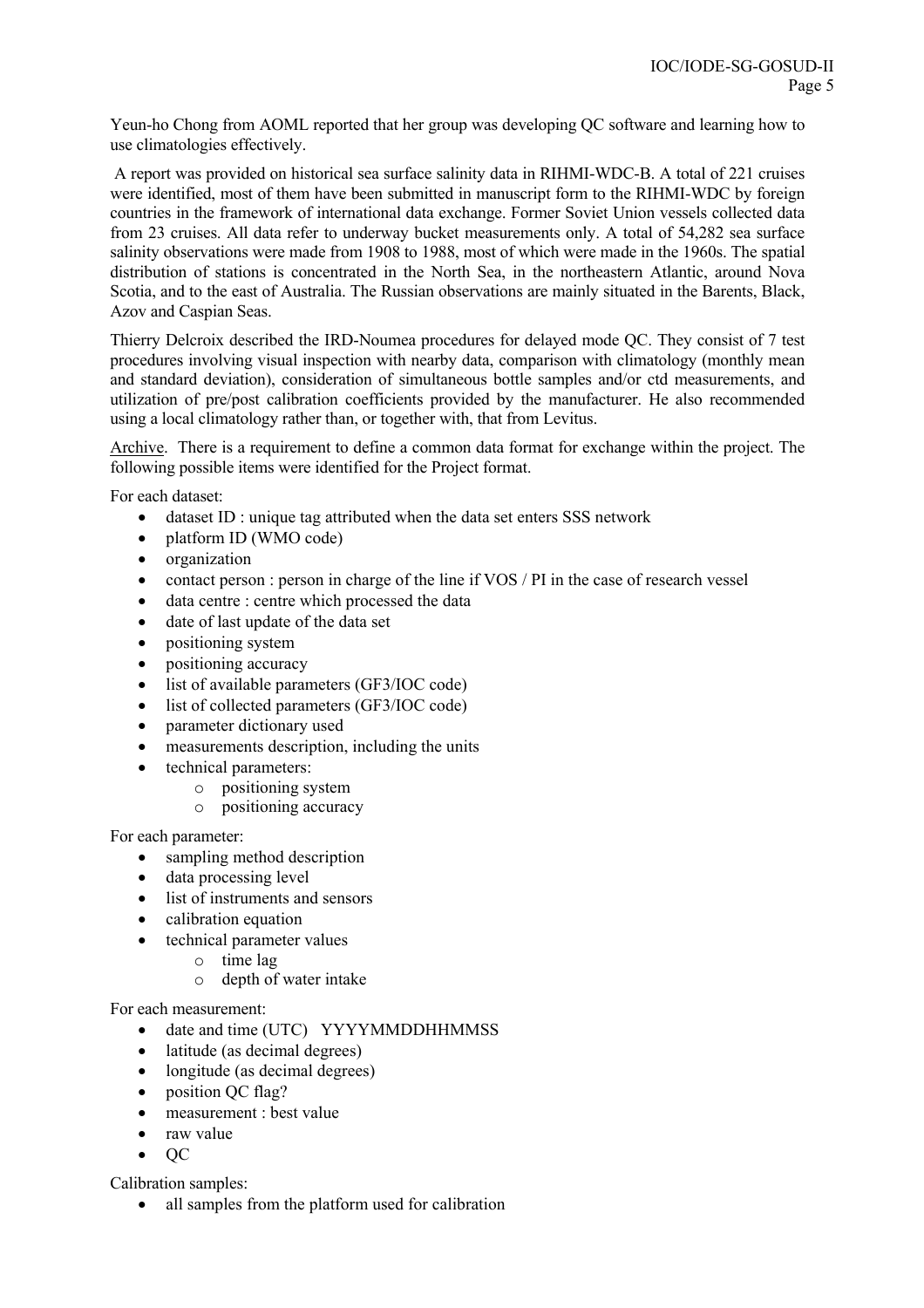A summary of conclusions for the Project included the following points.

- The Project should use an existing exchange format rather than invent a new one. The format should be expandable to other types of data. A Working Group consisting of Lesley Rickards, Harry Dooley, Joe Linguanti, Bob Keeley, and Thierry Carval (leader) was formed. They will review available formats and metadata standards to propose a format for the exchange of data within the project and perhaps another for delivery of data to clients. The first choice is to use an existing format, second is to use a modified version of an existing one and last choice is to create a new one.
- The Project should not enforce a format on a data collector.
- The Project should not separate other parameters from T and S in sending data to an archive.
- The Project needs a document of QC procedures, and perhaps a "handbook" as exists for Argo. It is expected that the QC process will be distributed and carried out by data contributors. A working Group was formed to deal with this issue. It consisted of Mathieu Ouelette, Yeun-ho Chong, Anh Tran, Loic Petit de la Villeon, Joe Linguanti, and Thierry Delcroix (leader). This group will review the QC procedures applied by various groups and come to an agreement on what are the standards for this project. This will deal with version control, data state indicators, QC flags. The result will be a manual or project standards.
- The Project needs to specify where data be sent for processing and archiving, and Coriolis looks like a potential candidate
- The Project should have an inventory of what is available to include other data.
- The Project must talk to the US NODC/WDC-A to determine their interest to participate.
- The Project will encourage data be put on GTS but will not retrieve from there. Instead it will make direct contact with collectors and request they post data to a data server for the real-time (similar to the operations of Argo).
- The Project should poll clients (e.g. Reynolds) to see who uses the data now.
- The Project needs to consider how to collaborate with other groups to provide the integrated data to clients.
- The Project should send copy of the draft Project Plan to WDCs for their interest in participation.
- The Project start year is 1990, and will use WOCE and CLIVAR data as the first to be served. Pre-1990 data will be treated as a 2<sup>nd</sup> priority but are still of interest to the Project and contributors are encouraged to acquire these data as the opportunity arises.
- The Project should approach both IODE and JCOMM to help.
- The Project needs a process to notify ships when problems are found in the data. This will be the responsibility of contributors since they are the ones doing QC.
- MEDS offered to continue to monitor TRACKOB to see what is being missed coming directly to the server.
- The Project will ask JCOMM and JCOMMOPS TC to help track underway data collected and resolve problems.
- The Project will have an Argo-like model where contributors are the maintainers of their data residing on the global servers.
- The Project will have a centralized server since it removes the requirement that all contributors need sustain a node in a truly distributed system.
- Data merging, and version control will be the responsibility of contributors. The Project must set out the rules of this interaction. Contributors will be permitted only to manipulate their own data. Rules will be set on when data are deleted, how to document changes, etc. These rules will need to be enforced by the global server.

# 3.3 Data Collection

The data collection sub-group have identified a number of known data sources including:

• The ICES (http://www.ices.dk/ocean) data archive dates from 1892. These are obtained from bucket measurements and continue through the 1960s. There was a drop in data input from the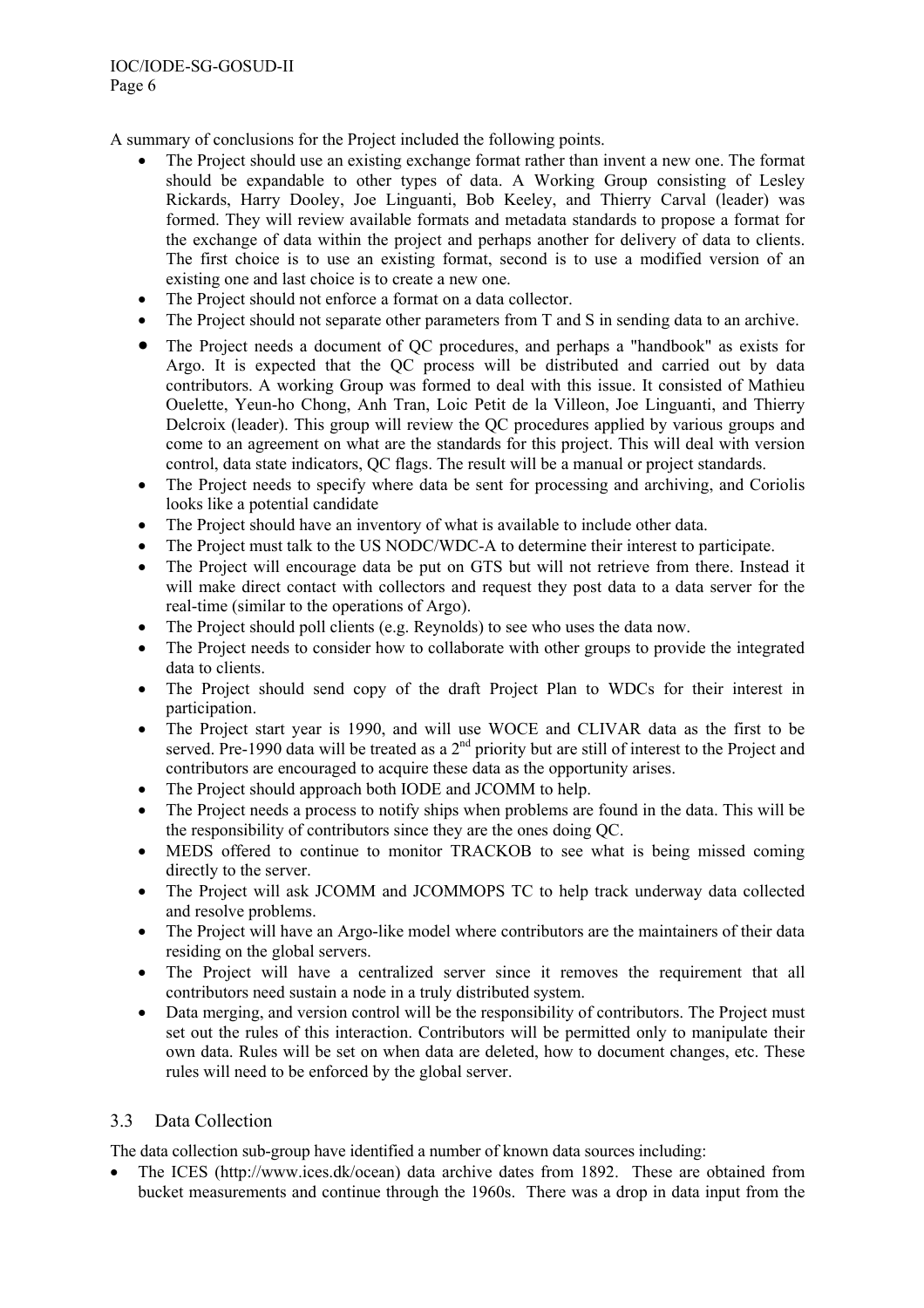mid 1980s. The spatial coverage is the Atlantic Ocean, most of the data being collected north of 40°N. All data are transferred to WDC.

- In Greece, TSGs are being installed on Research Vessels and arrangements underway to have data transferred to data centres. Calibration is carried out with CTD values only. Most of their data are from the eastern Mediterranean.
- UK/BODC (http://www.bodc.ac.uk). Pump and TSG data are available from project databases. The pump data are made available to ICES. Datasets are fully documented and published on CD-ROM. Surface salinity measurements are also collected along ferry routes from 1960s to 1980s. They have experience in documenting characteristics of the data collection systems on ships. Only some of the data have been sent to WDCs.
- Japan/JAMSTEC (http://www.jamstec.go.jp/). Underway SSS data are collected from the R/V Mirai servicing the TRITON moorings array in the tropical Pacific. The TSG data are calibrated with the help of bottle sampling (1-2 per day). The data are stored at JAMSTEC and available via their web site; note that they are available as well from the SSS database at IRD/ Nouméa (see France: IRD).
- France: IFREMER research vessels routinely collect real time surface salinity. They consider the most appropriate sampling granularity to be 1-5 minutes, with a preference for 2 minutes. The delayed mode processing software and archive of TSG data is not developed but some work is underway. CTDs are used for calibration purposes. Generally, the data have not been sent to the WDCs
- France: IRD maintains a network of SOOPs through the 3 oceans, with a TSG sampling rate of 15 sec (a median value over 5 min is then stored). Additional support from CNRS is provided in the North Atlantic. Several ships send hourly real-time data through the GTS. Delayed-mode data are processed in Nouméa and in Brest, including regular sensor calibrations and comparisons with their own bucket data climatology (the reference period is different for the Atlantic and Pacific). In addition, 2 IRD-owned research vessels collect SSS data. Data from the IRD operated network are freely available on the internet. A large part of these data has been sent to international data centres like ICES and NODC. The IRD tropical Pacific network data, including data from vessels servicing the TAO/TRITON moorings array, are available on the web and published on a CD-ROM which is updated about every year (see http://www.ird.nc/ECOP).
- France / Australia. Underway SSS data are collected about 6 months per year (during austral summer) since 1992 in between Tasmania and Antarctica, from the French R/V Astrolabe servicing Terre Adélie. TSG data are validated with concurrent water samples and/or CTD and XCTD, and stored at LEGOS in Toulouse, France.
- Russia. Underway datasets are collected with various sensor types. Some data are on the GTS but they do not use TRACKOB. They plan to acquire TRACKOB next year. Various Russian institutes make underway measurements.
- USA: AOML. They had started to develop a real-time program a few years ago, but this was not properly funded and so ceased operation. The emphasis was on developing an operational activity for salinity data. Real time QC was done against Levitus climatology and reported back to the ship if any problems were noticed. An unfinished goal was to automate the procedures. Delayed mode calibration checks were also done. It is the intention to re-apply for funding to carry out this work, and join the programme if funding is secured.
- USA/PMEL (http://www.pmel.noaa.gov). Underway SSS data are collected from the R/V Ka'imimoana servicing the TAO/TRITON moorings array in the tropical Pacific. The TSG data are calibrated with the help of concurrent CTD. Data are stored at PMEL; note that they are available as well from the SSS database at IRD/Noumea (See France: IRD).
- SeeKeepers (http://www.seakeepers.org). The International SeaKeepers Society is a non-profit organization that "actively protects the oceans by equipping luxury yachts, other vessels, and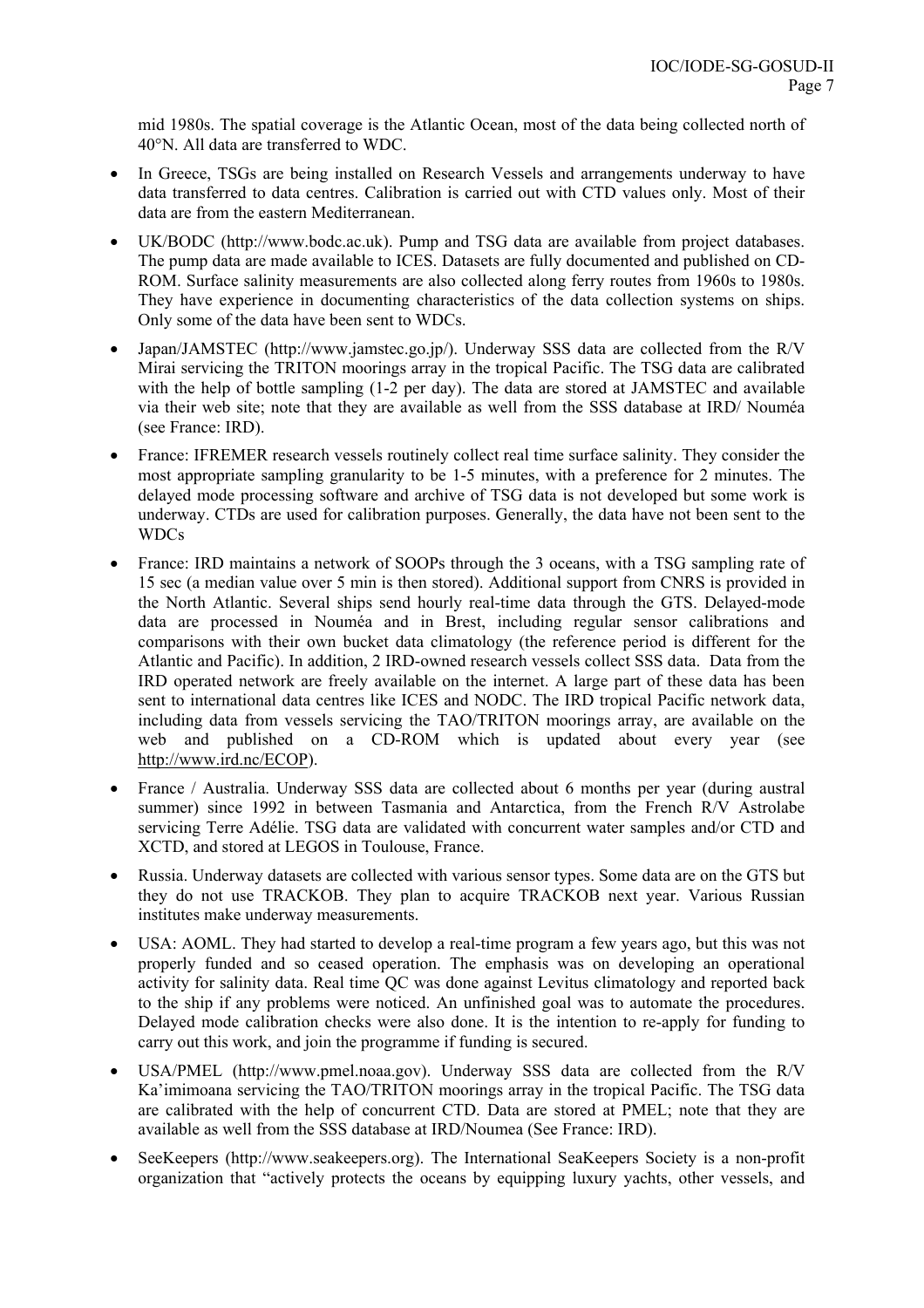platforms around the world with sophisticated ocean and atmospheric monitoring sensors". TSG measurements have been made since 2000, mainly in the warm oceans.

The sub-group identified the need to address the issue of protocols for measurements, including sampling, averaging, in-situ calibrations, characterization of the errors, etc. The ICES Working Group on Marine Data Management have produced and made available guidelines for Underway type data (http://www.ices.dk/committe/occ/mdm/guidelines/). IRD has produced a guide to the installation and maintenance of TSGs. (http://www.ifremer.fr/ird/soopip/).

A summary of the discussions produced the following points.

- The Project web site and Project Plan will point to TSG installation guide and ICES guidelines.
- The Project will make recommendations about how often water samples should be taken for comparisons with TSG and how the samples should be taken. The Project Plan should extract the main points from the existing manuals and point readers to the manuals for more details.
- The Project standards should be based on scientific arguments not instrumentation capability. The Project must ask its scientific partners to provide guidance.
- The Project must write guidelines with as precise statements of what it would like in sampling protocols, recognizing not all of the requirements are settled. T. Delcroix will help with this, including citing publications that address this problem.

# **4. Next Steps**

The Project Plan will be prepared by Bob Keeley, Thierry Delcroix and Catherine Maillard. It was agreed that the Group should seek input from the scientific community as there are some open questions which needs their advice.

The Group discussed the current name of the pilot project - Underway Sea Surface Salinity Data Pilot Project – and it was decided, after some discussion, the project should be renamed to Global Ocean Surface Underway Data (GOSUD) Pilot Project.

The following action plan was agreed.

- Draft WG reports should be completed by IODE-XVII in March, 2003.
- The Project Plan will be done by March, 2003. A rough outline will be circulated by the end of October, 2002 by Bob Keeley.
- The chairs of the Steering Group will make a recommendation to IODE to get IODE members to begin participation.
- The chairs will request IODE to allow for a key lecture of why these data are important at IODE. Catherine Maillard to coordinate.
- The Project will be renamed to the Global Ocean Surface Underway Data Project, GOSUD.
- The group preparing the Project Plan will also generate a 1-2 page summary of the project about the same time as the plan.
- Two mailing lists for the project have been established:
	- gosud@ifremer.fr for general information
	- gosud-format@ifremer.fr for people involved in the data management and formats

#### **5. Closure**

Bob Keeley thanked all participants for their contribution to the second session of the Steering Group. It was agreed that the next session of the Steering Group should be held in conjunction with the ARGO Data Management Team meeting. It was also agreed that Bob Keeley and Thierry Delcroix, would continue in the role of the Steering Group co-chairs. The meeting closed at 1630 on 17 September.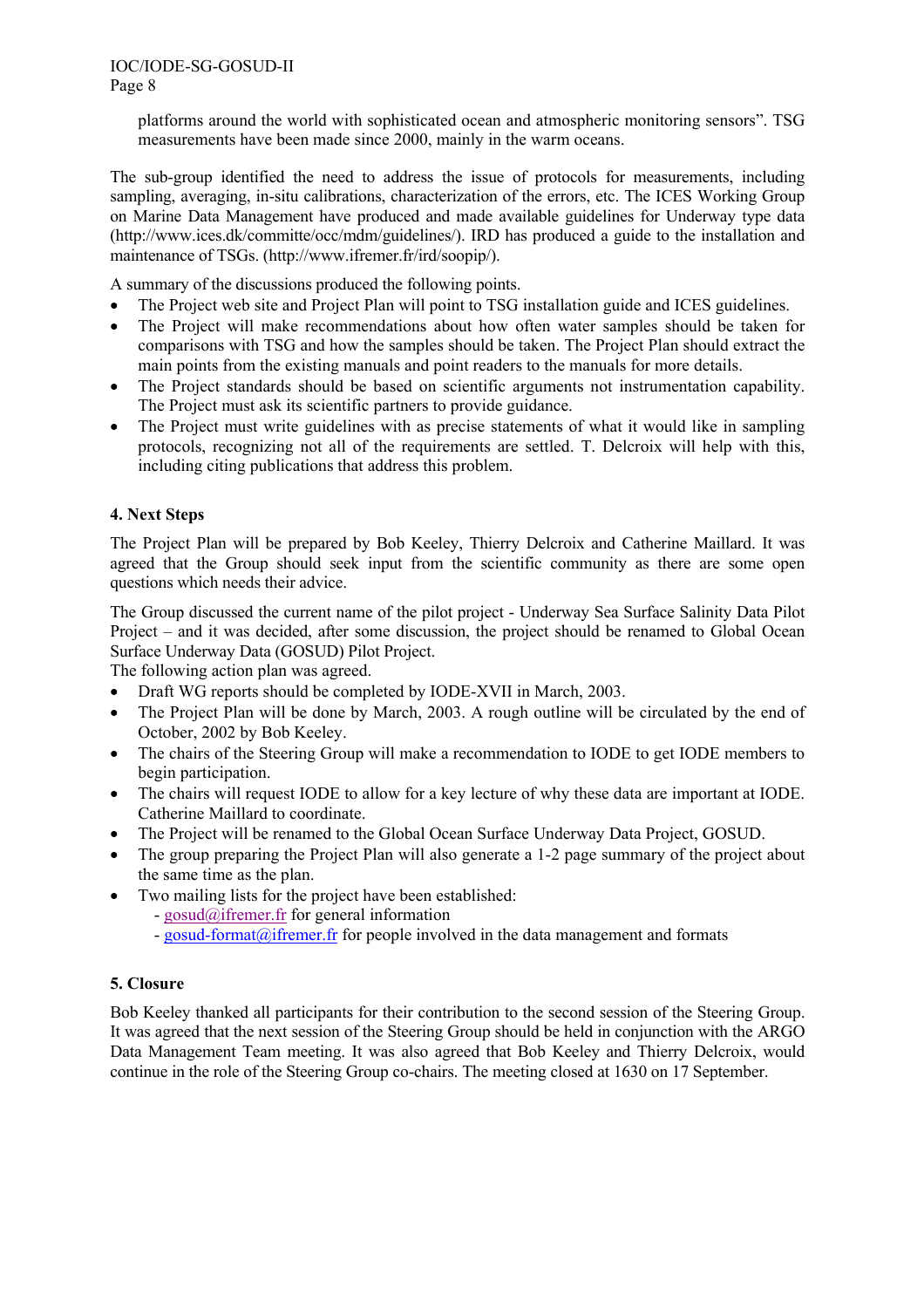# **ANNEXE I**

## **AGENDA**

- 1. Introduction
	- 1.1 Welcome
	- 1.2 Local Arrangements
- 2. Recent Developments
- 3. Review Draft Project Plan
	- 3.1 Products
		- 3.2 Transfer, Processing and Archiving (including QC procedures, and format)<br>3.3 Data Collection
		- Data Collection
- 4. Next Steps
- 5. Time and place of next meeting
- 6. Closure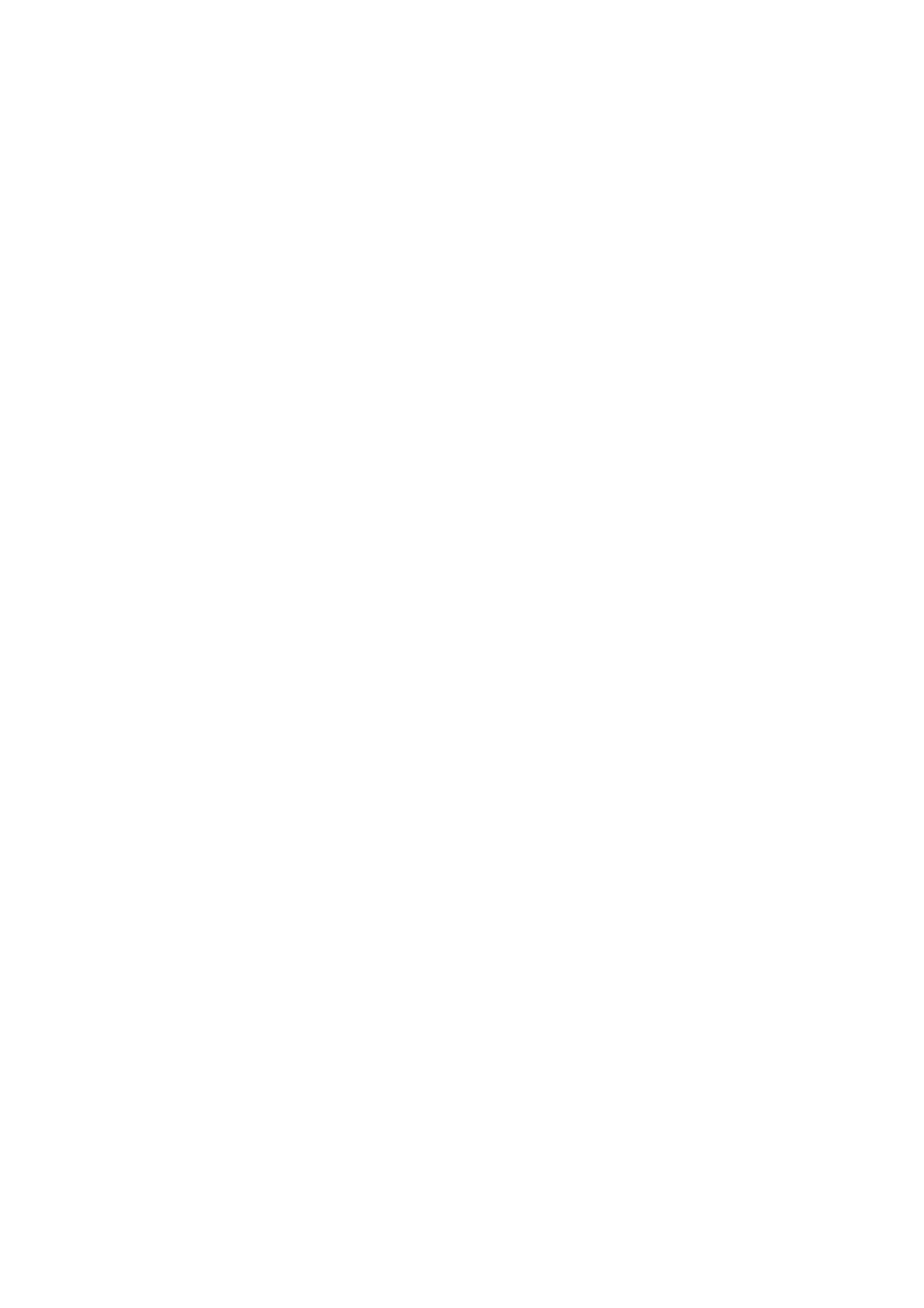#### **ANNEXE II**

#### **LIST OF PARTICIPANTS**

Thierry CARVAL IFREMER Centre de Brest BP 70 -29280 PLOUZANE FRANCE Tel +33 (0) 2 98 22 45 97 Fax +33 (0) 2 98 22 46 44 Email: Thierry.Carval@ifremer.fr

Yeun-Ho CHONG NOAA, AOML 4301 Rickenbacker Causeway MIAMI, FL 33149 USA Tel:  $+1$  305 361-4332 Fax: +1 305 361-4392 Email:yeun-ho.chongi@aoml.noaa.gov

Thierry DELCROIX (Co-chair) IRD/LEGOS Toulouse FRANCE Email: Thierry.Delcroix@cnes.fr

Harry DOOLEY CIEM/ICES Palaegade 2-4 DK-1261 Copenhagen K DENMARK TEL: +45 33 15 42 25 FAX: +45 33 93 42 15 Email: harry@ices.dk

Gerard ELDIN LEGOS/GRGS Observatoire Midi-Pyrenees 14, av. Edouard Belin 31400 TOULOUSE FRANCE Tel: +33 (0) 5 61 33 28 72 Fax: +33 (0) 5 61 25 32 05 Email: Gerard.Eldin@cnes.fr

Ann GRONELL **CSIRO** PO Box 1538 Hobart TAS 7001 AUSTRALIA Email: Ann.thresher@csiro.au

GUO Fengyi National Marine Data and Information Service 93 Liuwei Road, Hedong District

Tianiin, 300171 **CHINA** Fax: 86-22-24010826 Email: guofy@mail.nmdis.gov.cn

JI Fengying National Marine Data and Information Service 93 Liuwei Road, Hedong District Tianjin, 300171 **CHINA** Fax: 86-22-24010826 Email: jfy74@eyou.com

Robert KEELEY (Co-chair) Marine Environmental Data Service (MEDS) Department of Fisheries & Oceans 1202-200, Kent Street OTTAWA, ONTARIO K1A OE6 CANADA Tel: +1 613 990-0246 Fax: +1 613 993 4658 Email: keeley@meds-sdmm.dfo-mpo.gc.ca

Joseph LINGUANTI Department of Fisheries and Oceans Institute of Ocean Sciences PO Box 6000 Sidney, BC V8L 4B2 CANADA Tel: 250 363 6586 Fax: 250 363 6746 Email: linguanti@pac.dfo-mpo.gc.ca

Rebecca J McCREADIE British Oceanographic Data Centre National Environment Research Council Bidston Observatory, Bidston Hill Prenton, Merseyside CH43 7RA UNITED KINGDOM Tel: +44 (0) 151 653 1515 Fax: +44 (0) 151 652 3950 Email: rebl@bodc.ac.uk

Catherine MAILLARD IFREMER/SISMER Centre de Brest BP 70 29280 Plouzané FRANCE Tel: +33 (0) 2 98 22 42 79 Fax: +33 (0) 2 98 22 46 44 Email: Catherine.Maillard@ifremer.fr